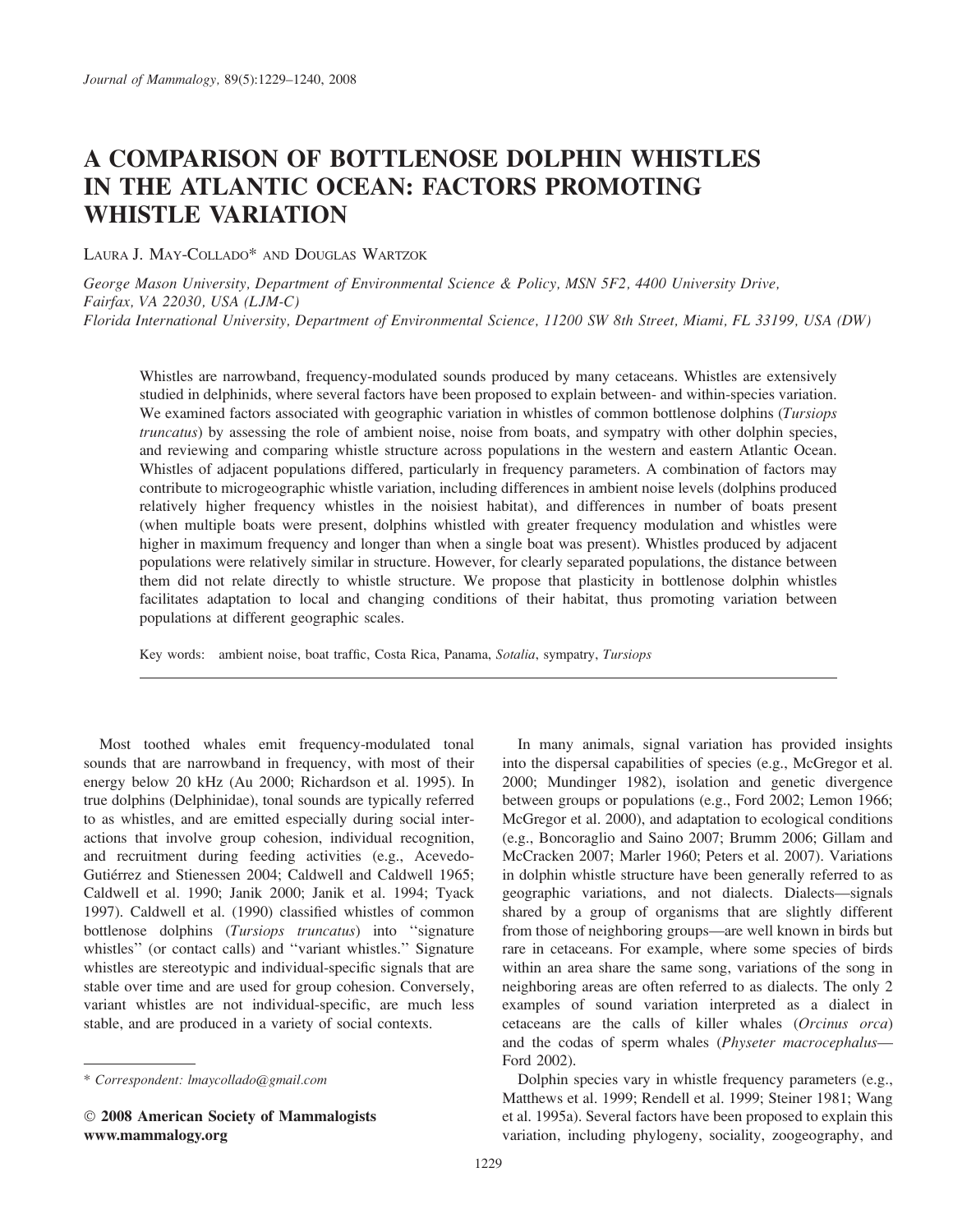morphological constraints. Recently, comparative phylogenetic studies by May-Collado et al. (2007a, 2007b) examined the evolution of some frequency components in cetacean tonal sounds. Their findings suggest that the evolution of minimum frequency in cetaceans appears to be influenced by body size and group size, whereas whistle complexity (measured in terms of mean number of inflection points) is influenced by social structure. Within species, whistles vary primarily in frequency modulation (mean number of inflection points) and duration (e.g., Azevedo et al. 2007; Morisaka et al. 2005a; Wang et al. 1995b). High intraspecific variability in these 2 parameters may indicate transmission of emotional information (e.g., presence of food, danger, or alertness) but also may reflect high interindividual variation, aiding individual differentiation (Norris et al. 1985; Steiner 1981; Wang et al. 1995 a, 1995b). Although there is little intraspecific variation (low coefficient of variation) in frequency parameters, populations do differ in frequency sufficiently to allow discrimination among them (e.g., Azevedo and Van Sluys 2005; Morisaka et al. 2005a; Rossi-Santos and Podos 2006) at both microgeographic (between neighboring populations [e.g, Ansmann et al. 2007; Azevedo and Van Sluys 2005; Baron et al. 2008; Barzúa-Durán and Au 2002, 2004; Morisaka et al. 2005a; Rossi-Santos and Podos 2006; Wang et al. 1995a]) and macrogeographic (between widely separated populations [e.g., Baron et al. 2008; Camargo et al. 2007; Wang et al. 1995a]) scales.

Although our understanding of whistle structure, production rate, and use in dolphin societies is growing, the causes or factors promoting whistle variation remain poorly understood. Some studies suggest a general geographical pattern relating to distance, that is, the further apart the populations the more different whistle structure is (e.g., Azevedo and Van Sluys 2005; Barzúa-Durán and Au 2002, 2004; Rossi-Santos and Podos 2006; Wang et al. 1995a). Some exceptions to this generalization have been found, including a recent study of spinner dolphins (Stenella longirostris) where some distantly separated populations from the Atlantic and Pacific oceans were more similar to each other than to neighboring populations (Camargo et al. 2007). In addition to distance or degree of isolation, 2 recent studies attributed geographic variation in whistles to acoustic characteristics of the environment, such as ambient noise (Ansmann et al. 2007; Morisaka et al. 2005b). Indo-Pacific bottlenose dolphins (Tursiops aduncus) emit lowfrequency whistles with little modulation in noisy environments, possibly as a strategy to avoid masking and attenuation by ambient noise from high-frequency sources such as dolphinwatching and fishing boats, or ferries, because high-frequency sounds attenuate more rapidly over long distances than do lower-frequency sounds, and high-frequency modulations are easily masked by noise (Morisaka et al. 2005b). Conversely, a comparison between whistles of short-beaked common dolphins (Delphinus delphis) from the English Channel (British Isles) and the Celtic Sea found that dolphins from the presumably noisiest site, the English Channel, emitted higherfrequency whistles (Ansmann et al. 2007) as a strategy to avoid masking by the low-frequency ambient noise produced by the

high vessel traffic in the area, although no measurements of actual ambient noise were taken in this study.

Alternatively, Steiner (1981) suggested that zoogeographical relationships also may play an important role in whistle variation. Steiner (1981) observed that differences in whistle structure were greater between sympatric species than between allopatric species. This observation is in a way congruent with the ''species recognition hypothesis'' (Sætre et al. 1997), which states that song structure among closely related species has evolved to reduce hybridization. Other alternative hypotheses for whistle variation in dolphins include intraspecific variation in group fluidity (Barzúa-Durán and Au 2002), learning, and genetic differentiation (Azevedo and Van Sluys 2005; Camargo et al. 2007; Rossi-Santos and Podos 2006).

The goal of this study is to provide a description of bottlenose dolphin whistles in 2 poorly known adjacent populations in the Caribbean of Costa Rica and Panama and provide insights on whistle variation by evaluating whether ambient noise, number of boats present, and zoogeographical relationships are associated with whistle variation between these 2 adjacent populations. We then summarize 8 published studies on bottlenose dolphin whistles from the western and eastern Atlantic to more broadly assess the role of distance on whistle variation.

# MATERIALS AND METHODS

Study areas.—The Wildlife Refuge Gandoca-Manzanillo is located along the Caribbean coast of Costa Rica, about 35 km north of Bocas del Toro (Fig. 1). The surveyed area was limited to an area of 9.83  $km^2$  within the refuge. The bottom is muddy and the depth is relatively shallow, ranging from 10 to 40 m. Water transparency is generally less than 0.5 m because of high sediment input from the Sixaola River. Boat traffic is relatively low, but a few powered boats are used in the refuge for local fishing and tourism (sport fishing and dolphin-watching). There are 2 small resident populations of dolphins, 1 of the Guyanese dolphin (Sotalia guianensis) and 1 of the common bottlenose dolphin. The species are sympatric within the limits of the refuge, where they regularly form mixed-species groups (Acevedo-Gutiérrez et al. 2005; Forestell et al. 1999; Gamboa-Poveda and May-Collado 2006). Preliminary photoidentification suggests that only some of the identified bottlenose dolphins are resident to the refuge; most appear to have a wider range that includes offshore waters (L. J. May-Collado, in litt.).

In the Archipelago of Bocas del Toro, survey effort covered approximately  $79.2 \text{ km}^2$  within the inner part of the Archipelago, which is characterized by shallow, clear waters , 20 m deep and variable bottom substrate (mud, coral, sea grass, and mangroves). The main means of transportation between the islands and mainland are powered boats and canoes. In this area, only bottlenose dolphins are present. The most popular dolphin-watching place is Bocas Torito (also called Dolphin Bay) were animals are predictably found and dolphin-watching activities concentrate.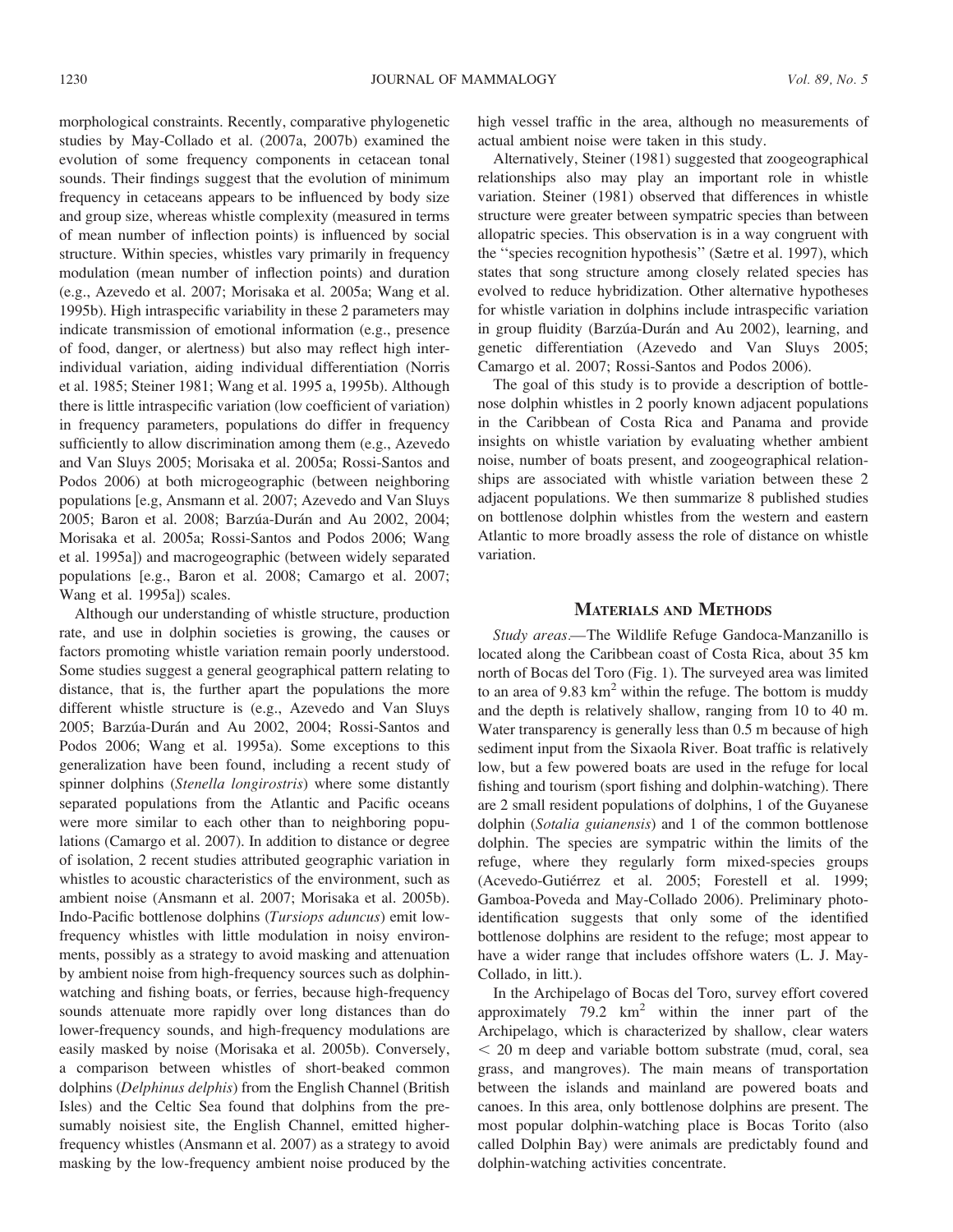

FIG. 1.—Map showing the location of all studies of whistle structure of bottlenose dolphins (Tursiops truncatus) in the Atlantic Ocean.  $1 =$ Western Atlantic (Baron et al. 2008; Steiner 1981);  $2 =$  Gulf of Mexico, United States (Baron et al. 2008; Wang et al. 1995a);  $3 =$  Turneffe Atoll, Belize (Campbell 2004);  $4 =$  Gandoca-Manzanillo, Costa Rica (this study);  $5 =$  Bocas del Toro, Panama (this study);  $6 =$  Patos Lagoon, Brazil (Azevedo et al. 2007);  $7 =$  Golfo de San Jose, Argentina (Wang et al. 1995a); and  $8 =$  Sado Estuary, Portugal (dos Santos et al. 2005).

For comparisons with other populations on the western and eastern Atlantic, we selected studies that provided information for at least 6 standard whistle parameters (see below). The studies were divided into 5 regions: western North Atlantic (Baron et al. 2008; Steiner 1981), Gulf of Mexico (Baron et al. 2008; Wang et al. 1995a), northern Caribbean in Central America (Belize—Campbell 2004), southern Caribbean in Central America (this study), South Atlantic (Azevedo et al. 2007; Wang et al. 1995a), and eastern Atlantic (dos Santos et al. 2005; Fig. 1).

Recordings.—Signals were recorded using a broadband system consisting of a RESON hydrophone  $4033$  ( $-203$  dB re 1 V/μPa, 1 Hz to 140 kHz; RESON Inc., Goleta, California) connected to an AVISOFT recorder and Ultra Sound Gate 116 (sampling rate 400–500 kHz, 16 bit; Avisoft Bioacoustics, Berlin, Germany) that sent the signals to a laptop computer.

Ambient noise was recorded at 5 stations in Bocas del Toro (Drago, Bocas Torito, Cerro Brujo, Islas Pastores, and Almirante Bay) and at 3 in Gandoca-Manzanillo (Beginning, Middle, and Ending of the refuge) at 500- and 384-kHz sampling rates. One-minute ambient noise files were recorded every 5 min over a period of 15 min at each station at a known gain level. To estimate ambient noise level, we 1st used a calibrated ITC-1001 sound projector (International Transducer Corporation, Santa Barbara, California) to send 2-, 6-, 10-, 14-, 18-, and 22-kHz sine waves to the recording system. Projector and hydrophone were separated by 7.3 m. The root mean square voltage input to the ITC-1001 was measured at each frequency, and the received sound level at 7.3 m was calculated based on spherical spreading. Then 1 s was randomly selected for each of the above frequencies (control) and another 1 s from each of the 3 ambient noise files (both had the same sampling rate at 500 kHz) recorded at each location. For ambient noise files with the 384-kHz sampling rate, we selected 1.3 s to compensate for differences in sampling rate with the control (500 kHz), so that both files had the same number of points rather than the same length of time. Each control 1-s file was joined separately with 1 s (or 1.3 s) of ambient noise using the software Media Join 1.0 (2004–2005; Mystik Media, Hampstead, North Carolina). The joined files

TABLE 1.—Amounts of time that whistles of bottlenose dolphins (Tursiops truncatus) were recorded and analyzed at 2 study sites in the Caribbean (see Fig. 1) for each year of this study. Boldface type indicates totals for each study site.

| Total<br>recorded<br>time (min) | Total<br>analyzed<br>(min) | Time of dolphin<br>interactions with<br>single/multiple<br>boats (min) |
|---------------------------------|----------------------------|------------------------------------------------------------------------|
| 1,496.53                        | 176.58                     | 176.58/3                                                               |
| 467.06                          | 41.37                      | 41.37/0                                                                |
| 697.57                          | 44.31                      | 44.31/0                                                                |
| 331.9                           | 90.9                       | 87.9/3                                                                 |
| 1,742.32                        | 1,122.9                    | 634.6/488                                                              |
| 382.82                          | 276.8                      | 146.27/130.53<br>632.58/389.68                                         |
|                                 | 1.359.5                    | 1.022.4                                                                |

<sup>a</sup> Most recording time is with mixed-species groups of Sotalia guianensis and Tursiops truncatus.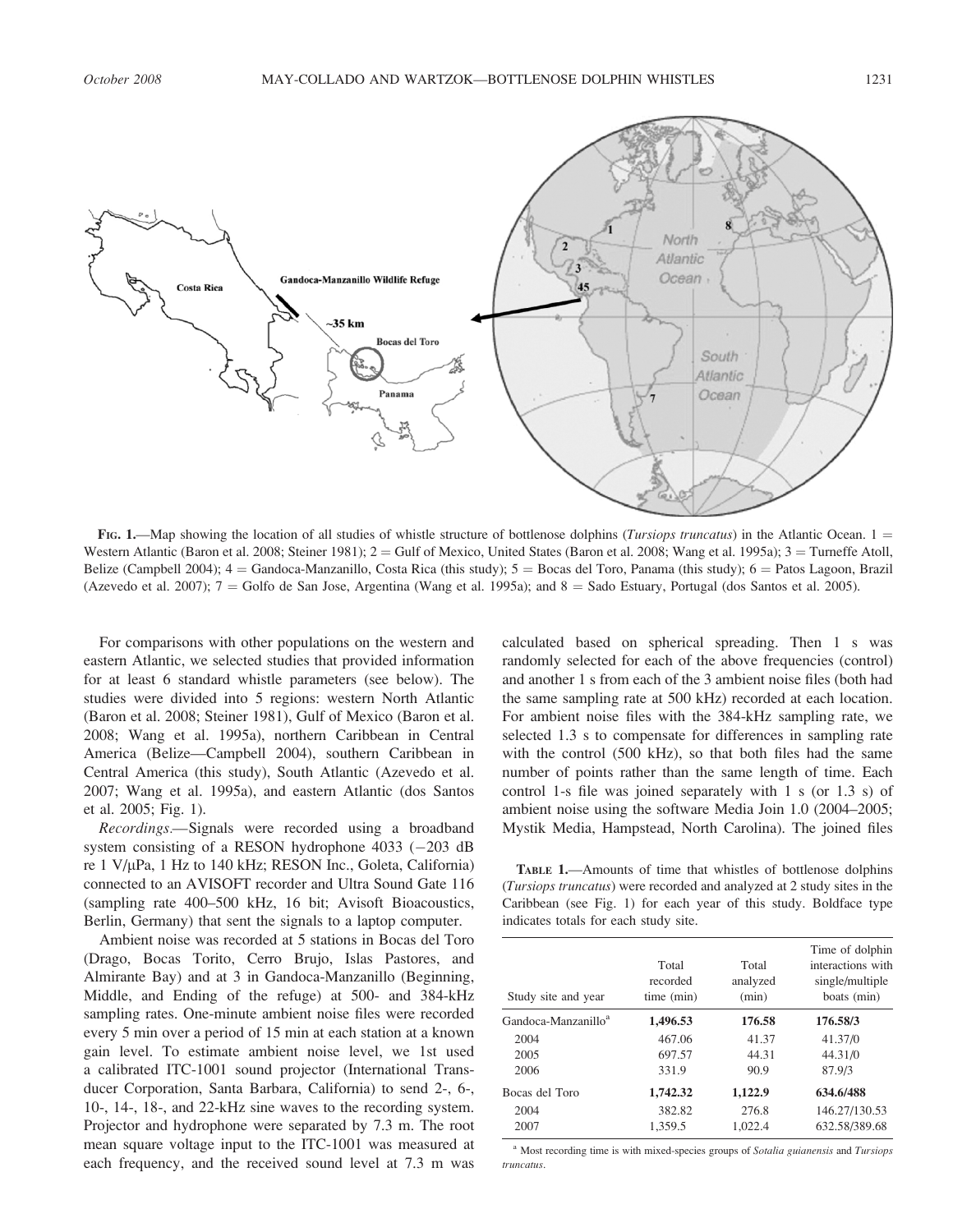were opened in RAVEN PRO 1.3 beta version build 20 (2003– 2007; Cornell Lab of Ornithology, Ithaca, New York), and we measured the average relative power in decibels for the control and ambient noise segment at the center frequency and 3rd octave. Although RAVEN provides only relative, not absolute, power levels, we knew the actual recorded levels in the control segments and could then calculate the levels of ambient noise.

Dolphin whistles were recorded continuously (in 3-min files) with a sampling rate between 384 and 500 kHz. Table 1 provides information about the recording time needed to obtain high-quality whistles from each study site. The total number of high-quality whistles selected for analysis was based on group size, where the maximum number of whistles included per group was 3 times the number of individuals in the group. High-quality whistles were those whistles with the entire contour visible; this was important in order to measure adopted frequencies at 19 points along the contour (see below).

Selected whistles were analyzed in RAVEN 1.2 (2003– 2007; Cornell Lab of Ornithology) with a fast Fourier transform size of 1,024 points, an overlap of 50%, and using a 512- to 522-sample Hann window. We measured 9 standard parameters: start frequency (Start), ending frequency (End), minimum frequency (Min), maximum frequency (Max), delta frequency (Delta; Max – Min), peak frequency (Peak; measured in the whistle contour were intensity was the highest), duration (s), number of inflection points, and number of harmonics (see Azevedo et al. 2007; dos Santo et al. 2005; Wang et al. 1995a, 1995b). In addition, we followed Morisaka et al. (2005b) by measuring adopted frequencies (McCowan 1995) in order to estimate the frequency distribution of a whistle. Nineteen equally sized intervals were set in every whistle by dividing its duration by 20 frequency points (McCowan 1995). These same adopted frequencies were used to calculate a coefficient of frequency modulation for each whistle (McCowan and Reiss 1995). The coefficient measures changes in complexity of whistle contour and represents the magnitude of frequency modulation in a whistle. High coefficients of frequency modulation indicate high frequency modulation (see Morisaka et al. 2005b).

Sample size for comparisons.—Comparisons of whistles from Gandoca-Manzanillo and Bocas del Toro were performed using only whistles from acoustically independent groups from each population. In each recording session, group members were photo-identified while being recorded, using natural marks on both sides of the dolphin dorsal fin for individual recognition (Würsig and Jefferson 1990). Group membership varied considerably, and an array of member combinations occurred during the period of this study. We only included groups for which photo-identification data were available and considered acoustically independent those groups with 0–10% membership similarity, based on total group size. This rather strict selection limited the number of high-quality whistles and groups available for analysis, but because our recording equipment was not optimal for individual discrimination, group independence was important for between-population comparisons. In addition, in Gandoca-Manzanillo sample sizes were further reduced because of the common occurrence of mixed-species groups of bottlenose dolphins and Guyanese dolphins in the area. Only recordings from groups that were exclusively T. truncatus were used for the between-population analysis. For within-population analysis, groups of T. truncatus with membership similarity  $> 10\%$  were included.

Boat traffic and dolphin–boat interactions.—In Bocas del Toro, boats are used for local transportation, fishing, and dolphin-watching activities and in Gandoca-Manzanillo, for local fishing and tourist activities such as sport fishing and dolphin watching. The majority of boats in Bocas del Toro are powered with engines of between 50 and 150 hp, whereas in Gandoca-Manzanillo engines are  $\leq 50$  hp (Taubitz 2007). Acoustic recordings were made from our research boats (10-m boat in Gandoca-Manzanillo and 6-m boat in Bocas del Toro) with the engine off at all times.

Although we tried to reduce disturbance to the group as we 1st approached it, we were unable to estimate if our boat had an effect on dolphin whistle structure. Because of this limitation, we restricted analysis to simply comparing whistle parameters between presence of a single boat (the research boat, engine off) and multiple boats (2–15 whale-watching boats, including our research boat). Basically, the number of boats present in each recording session was used as an indirect measure of engine noise levels.

The effect of boat number was not estimated for Gandoca-Manzanillo because almost all recording sessions occurred with the presence of only the research boat. Analyses for Bocas del Toro were performed using data only from Bocas Torito, because it is here where dolphin watching is concentrated and predictable. The bay is small enough to allow observation from one end to the other, so we were confident that what we referred to a single-boat presence was solely our research boat with the engine off (low levels of engine noise). Multiple boats were from 2 to 15 dolphin-watching boats (high levels of engine noise) present in the bay that followed and observed the animals with engines on, while we recorded with our engine off. In addition, we made sure to arrive at Bocas Torito a couple hours before any dolphin-watching boat entered the bay. Because we were interested in determining potential responses in whistle structure to from 1 to multiple boats, we selected high-quality whistles from groups with all levels of membership similarity. Therefore, sample size of whistles for this analysis was larger than for between-population comparisons.

Statistical analysis.—All statistical analyses were performed in JMP 7.0 (2007; SAS Institute Inc., Cary, North Carolina). For within-population whistle variation, we used the Kruskal– Wallis test to determine if groups within study areas varied in standard whistle parameters (Min, Max, Delta, Start, End, Peak, duration, number of inflection points, and number of harmonics), the coefficient of modulation, and adopted frequencies. Comparisons between adjacent populations were done using the nonparametric Mann–Whitney U-test. Alpha critical values for multiple comparisons were adjusted using sequential Bonferroni. With the exception of the variables number of inflection points and number of harmonics, all whistle parameters were Box–Cox transformed to adjust their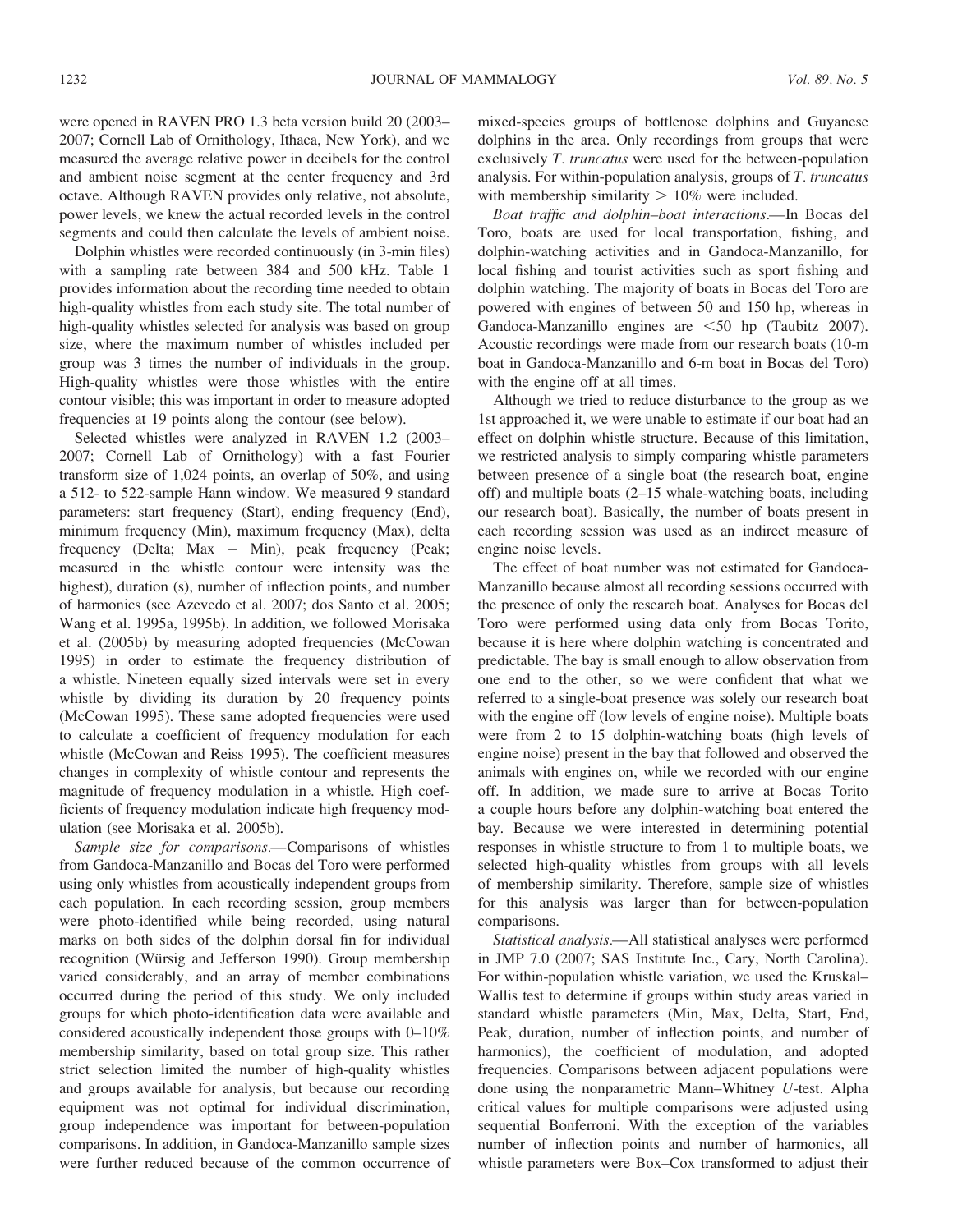distribution to nearly normal (Sokal and Rohlf 1995). Then we used a multivariate discriminant function analysis (with a discriminant linear method) to classify whistles within and between populations, and we compared the coefficient of frequency modulation considering the effect of population, single versus multiple boats, whistle duration, and their interactions (see Morisaka et al. 2005a) with an analysis of covariance (ANCOVA).

Comparisons between populations in the Atlantic Ocean were performed by pairwise comparisons of their mean values for frequency and time parameters. First, we tested the assumption of equal variance with Levene's  $F$ -test and then used a *t*-test when variances were equal or a Welch *t*-test when variances were unequal. To visualize which populations were more similar to others we used a hierarchical cluster analysis, with cluster groups based on similarity of their mean values.

Ambient noise was compared between and within study sites with the median test, which is a nonparametric test that ranks values either 1 or 0 depending on whether a point is below or above the median. To determine if whistle structure varied between the presence of a single boat (the research boat) and multiple boats (whale-watching boats), we compared whistle parameters using a Mann–Whitney U-test. Finally, we tested if sympatry between bottlenose dolphins and Guyanese dolphins in Gandoca-Manzanillo influenced whistle structure of bottlenose dolphins. Specifically, we evaluated whether the magnitude of the differences in whistle parameters was significantly greater for bottlenose dolphins when mixed with Guyanese dolphins, in Gandoca-Manzanillo, compared to bottlenose dolphins alone, in Bocas del Toro. We compared the differences between mean values for each whistle parameter with a chi-square test.

#### **RESULTS**

Within-population variation.—We obtained a total of 77 high-quality whistles from 4 groups at Gandoca-Manzanillo and 214 whistles from 23 groups at Bocas del Toro. Groups from Gandoca-Manzanillo did not vary in their whistle structure ( $P > 0.05$ ). In contrast, significant differences where found between bottlenose dolphin groups at Bocas del Toro, particularly in minimum frequency ( $\chi^2$  = 64.64, d.f. = 22,  $P < 0.0001$ ), maximum frequency ( $\chi^2 = 50.54$ ,  $df = 22$ ,  $P =$ 0.0005), delta frequency ( $\chi^2 = 34.43$ ,  $d.f. = 22$ ,  $P = 0.044$ ), start frequency ( $\chi^2 = 44.78$ ,  $df. = 22$ ,  $P = 0.003$ ), ending frequency ( $\chi^2$  = 38.34, d.f. = 22, P = 0.017), and mean number of harmonics ( $\chi^2 = 44.33$ ,  $df = 22$ ,  $P = 0.003$ ).

Between-population variation.—We compared 77 whistles from Gandoca-Manzanillo with 74 whistles from Bocas del Toro. A discriminant analysis classified correctly 81.1% (Bocas del Toro) and 63.6% (Gandoca-Manzanillo) to their respective populations. Populations were distinct in whistle frequency, particularly in maximum frequency ( $\chi^2 = 12.18$ ,  $df = 1$ ,  $P =$ 0.0005), ending frequency ( $\chi^2 = 17.13$ ,  $df = 1, P < 0.0001$ ), delta frequency  $(\chi^2 = 4.8, df. = 1, P = 0.03)$ , and also in number of harmonics ( $\chi^2 = 4.13$ ,  $df = 1$ ,  $P = 0.04$ ). In general, dolphins at Bocas del Toro whistled with lower delta

and maximum and ending frequencies and produced whistles with lower mean number of harmonics compared to bottlenose dolphins from Gandoca-Manzanillo (Table 2). The coefficient of frequency modulation correlated with duration ( $R^2 = 0.39$ ,  $P < 0.001$ ) but not with population or their interaction. Population had an effect on adopted frequencies (ANCOVA,  $F = 4.93$ ,  $df = 1$ ,  $P = 0.026$ ).

We analyzed the potential effect of ambient noise, presence of single versus multiple boats, and mixed- versus singlespecies groups on whistle variation between the 2 populations. Overall, ambient noise levels at Gandoca-Manzanillo were higher than at Bocas del Toro ( $\chi^2 = 8.42$ , d.f. = 1, P = 0.0037; Fig. 2a). There were no significant differences in ambient noise levels within Gandoca-Manzanillo ( $P > 0.05$ ; Fig. 2b). In Bocas del Toro, noise levels were significantly higher in Drago, Cerro Brujo, and Bocas Torito ( $\chi^2 = 16.31$ ,  $df. = 4, P = 0.0026$ ; Fig. 2b).

In Bocas Torito, groups recorded in the presence of a single boat (groups  $= 14$ , whistles  $= 84$ ) varied in minimum frequency  $(\chi^2 = 0.015, df. = 13, P = 0.005)$  and ending frequency ( $\chi^2 = 23.34$ ,  $df = 13$ ,  $P = 0.038$ ). Groups recorded in the presence of multiple boats (groups  $= 9$ , whistles  $= 105$ ) varied in minimum frequency ( $\chi^2$  = 24.23, d.f. = 8, P = 0.002), delta frequency ( $\chi^2 = 24.13$ ,  $df = 8$ ,  $P = 0.002$ ), start frequency  $(\chi^2 = 30.47, df. = 8, P = 0.0002)$ , ending frequency ( $\chi^2 = 26.91$ ,  $df = 8$ ,  $P = 0.0007$ ), and duration  $(\chi^2 = 16.33, d.f. = 8, P = 0.038)$ . Whistle structure varied between the presence of a single boat versus multiple boats. In general, dolphins in the presence of multiple boats produced longer ( $\chi^2$  = 6.27, d.f. = 1, P = 0.012) whistles showing higher maximum frequency ( $\chi^2 = 13.67$ ,  $df = 1$ ,  $P = 0.0002$ ), mean number of inflection points ( $\chi^2$  = 5.36, d.f. = 1, P = 0.021), and coefficient of frequency modulation ( $\chi^2 = 3.92$ ,  $d.f. = 1, P = 0.048;$  Fig. 3).

Finally, we tested the hypothesis that bottlenose dolphins living in sympatry with Guyanese dolphins may show significantly greater differences in whistle structure when with Guyanese dolphins than bottlenose dolphins occurring alone. There were no significant differences in the magnitude of the mean values across whistle structure (all  $P > 0.05$ ).

Comparisons between widely separated populations.— Pairwise comparisons of 6 standard whistle parameters were performed between 6 regions in the western Atlantic and 1 in the eastern Atlantic Ocean (Table 2; Figs. 1 and 4). Whistle frequency and duration parameters varied significantly at both micro- and macrogeographical scales (Fig. 4). A hierarchical clustering method helped to visualize the similarity of populations across regions and study sites within the western Atlantic, based on mean values for whistle frequency, duration, and number of inflection points (Figs. 5a and 5b). Overall, the southern Central American populations were more similar to the western North Atlantic, whereas the northern Central American dolphins were more similar to the South Atlantic dolphins. As expected, adjacent populations were most similar to each other in whistle structure (Fig. 5b). However, apart from directly adjacent populations, distance was a poor predictor of similarity in whistles between populations.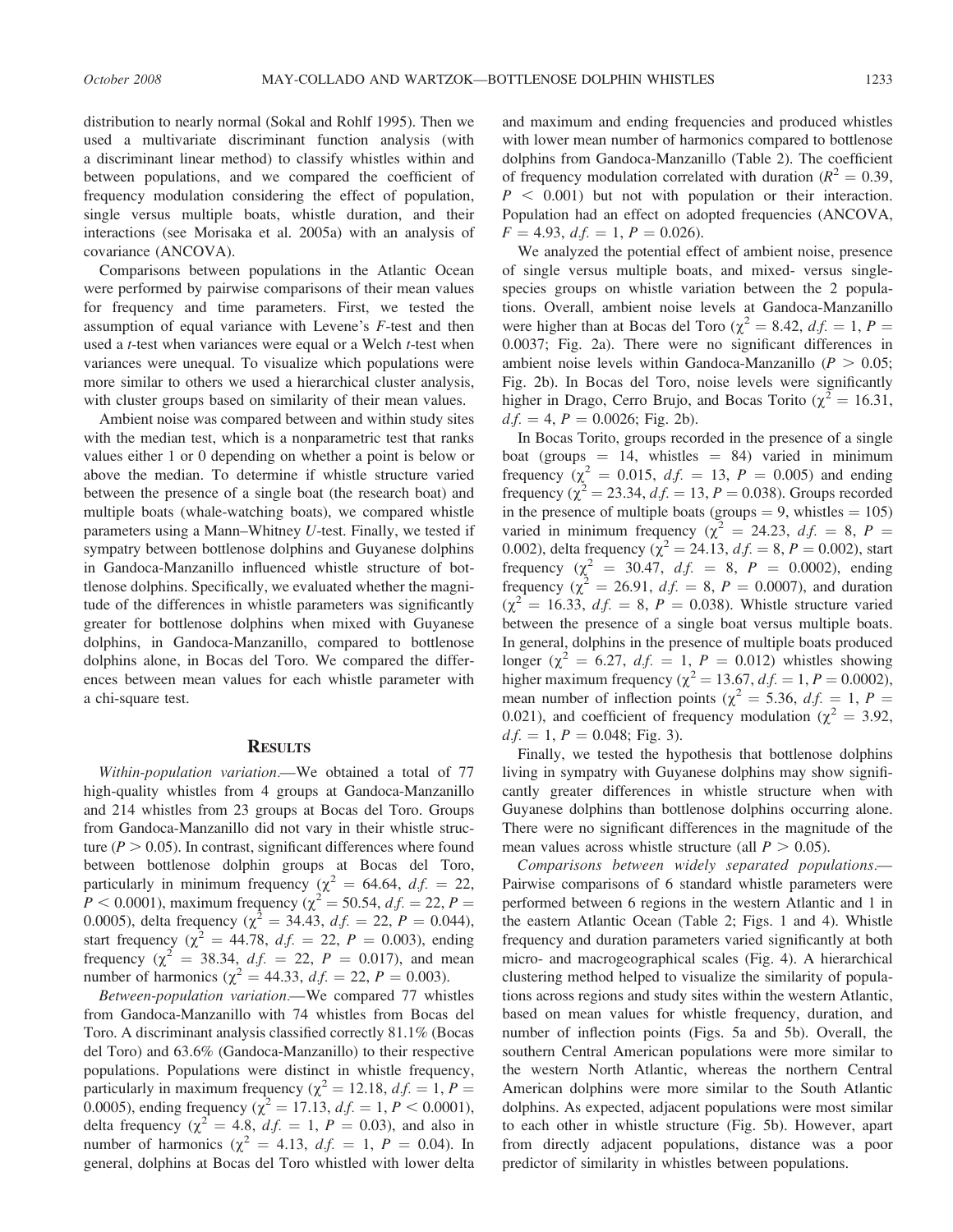| $\ddotsc$                      |                                                                                                                                      |                                                      |
|--------------------------------|--------------------------------------------------------------------------------------------------------------------------------------|------------------------------------------------------|
|                                | ters are defined in the "Materials                                                                                                   |                                                      |
| " and Bocas                    |                                                                                                                                      |                                                      |
|                                |                                                                                                                                      |                                                      |
|                                |                                                                                                                                      |                                                      |
|                                |                                                                                                                                      |                                                      |
| $M$ osarasai                   |                                                                                                                                      |                                                      |
|                                |                                                                                                                                      |                                                      |
|                                | ļ                                                                                                                                    |                                                      |
| Ic Ocean (for Gand             | sorchin similarity) 1                                                                                                                |                                                      |
|                                |                                                                                                                                      |                                                      |
|                                |                                                                                                                                      |                                                      |
| $+ 10 + 14$                    |                                                                                                                                      |                                                      |
|                                |                                                                                                                                      |                                                      |
|                                | $+$ $\frac{1}{2}$ $\frac{1}{2}$ $\frac{1}{2}$ $\frac{1}{2}$ $\frac{1}{2}$ $\frac{1}{2}$ $\frac{1}{2}$ $\frac{1}{2}$<br>$\frac{1}{2}$ |                                                      |
|                                |                                                                                                                                      |                                                      |
|                                | $\sim$                                                                                                                               |                                                      |
|                                |                                                                                                                                      |                                                      |
| s in the western and eastern A | $-20.4$ $\pm 1.0$                                                                                                                    |                                                      |
|                                |                                                                                                                                      |                                                      |
| alman nomulation               | こうこうしょう                                                                                                                              |                                                      |
|                                |                                                                                                                                      |                                                      |
|                                |                                                                                                                                      |                                                      |
| ໌                              |                                                                                                                                      |                                                      |
| $+1 - 1$                       | romaation in n                                                                                                                       |                                                      |
| i                              |                                                                                                                                      |                                                      |
| $+0+0+0+$<br>;                 | ŗ<br>ໍ່                                                                                                                              |                                                      |
|                                |                                                                                                                                      |                                                      |
| í                              | )                                                                                                                                    |                                                      |
|                                | i                                                                                                                                    |                                                      |
|                                |                                                                                                                                      |                                                      |
|                                | $\frac{1}{2}$                                                                                                                        |                                                      |
| í                              | :                                                                                                                                    |                                                      |
|                                |                                                                                                                                      |                                                      |
|                                | - control to the second control is a second to the second to the second second to the second second the second second that $\sim$    |                                                      |
|                                |                                                                                                                                      | ,, a                                                 |
|                                |                                                                                                                                      | ֖ׅׅ֧ׅ֧֚֚֚֚֚֚֚֚֚֚֚֚֚֚֚֚֚֚֚֚֚֚֚֚֚֚֚֡֝֡֡֡֝֬֝֬<br>j<br>I |
| ì                              |                                                                                                                                      |                                                      |
| E                              | ļ                                                                                                                                    |                                                      |

| and Methods." <sup>a</sup>                                                        |                                                                          |                  |                         |                                               |                                    |                   |                         |                        |                   |                        |                          |                          |                   |
|-----------------------------------------------------------------------------------|--------------------------------------------------------------------------|------------------|-------------------------|-----------------------------------------------|------------------------------------|-------------------|-------------------------|------------------------|-------------------|------------------------|--------------------------|--------------------------|-------------------|
| Location                                                                          | Statistics                                                               | $\boldsymbol{n}$ | individuals<br>,<br>Ž   | Min (kHz)                                     | Max (kHz)                          | Delta (kHz)       | Start (kHz)             | End (kHz)              | Peak (kHz)        | Duration (s)           | No. inflection<br>points | harmonics<br>Σò,         | <b>COFM</b>       |
| Western North Atlantic<br>(Steiner $1981$ ) <sup>b</sup>                          | Mean $\pm SD$                                                            |                  |                         | $7.33 \pm 1.66$                               | $16.24 \pm 2.69$                   |                   | $11.26 \pm 3.98$        | $10.23 \pm 3.64$       |                   | $1.30 \pm 0.63$        | $2.86 \pm 2.45$          |                          |                   |
|                                                                                   | Range                                                                    | 857              | $\sim$                  |                                               |                                    |                   |                         |                        |                   |                        |                          |                          |                   |
| Western North Atlantic<br>WNA1                                                    | Mean $\pm$ SE<br>$CV\left(\mathcal{V}_{\!\scriptscriptstyle\ell}\right)$ | 894              | $\sim$                  | 24<br>$\frac{1}{2}$<br>23<br>8.24             | $15.03 \pm 0.61$<br>$\overline{1}$ |                   | $10.64 \pm 0.55$<br>35  | $12.40 \pm 0.61$<br>36 |                   | $0.62 = 0.06$<br>48    | $1.43 \pm 0.21$<br>86    |                          |                   |
| $(Baron$ et al. $2008)^\mathrm{c}$                                                |                                                                          |                  |                         |                                               |                                    |                   |                         |                        |                   |                        |                          |                          |                   |
| WNA <sub>2</sub>                                                                  | CV(%)<br>Range                                                           |                  |                         |                                               |                                    |                   |                         |                        |                   |                        |                          |                          |                   |
| Gulf of Mexico                                                                    | Mean $\pm$ SE                                                            | 1,821            | $\mathord{\sim}$        | $\overline{20}$<br>$rac{1}{\sqrt{1}}$<br>7.87 | $16.19 \pm 0.40$                   |                   | 0.35<br>$+$<br>10.82    | 0.53<br>$11.17 \pm$    |                   | $\pm 0.05$<br>0.88     | ± 0.27<br>3.02           |                          |                   |
| (Baron et al. 2008) <sup>c</sup><br><b>GMX1</b>                                   | Range                                                                    |                  |                         |                                               |                                    |                   |                         |                        |                   |                        |                          |                          |                   |
|                                                                                   | $CV\left(\mathcal{V}\right)$                                             |                  |                         |                                               |                                    |                   |                         |                        |                   |                        |                          |                          |                   |
| Gulf of Mexico                                                                    | Mean $\pm SD$                                                            | 2,022            | $\sim$                  | 84<br>$5.77 \pm 1.$                           | $11.32 \pm 3.31$                   |                   | $8.01 \pm 2.81$         | $8.16 \pm 3.78$        |                   | $0.68 \pm 0.4$         | $2.09 \pm 2.54$          | $0.25 = 0.43$            |                   |
| (Wang et al. 1995b)<br>GMX2                                                       | Range                                                                    |                  |                         | $1.86 - 18.92$                                | $3.44 + 1.61$                      |                   | $2.50 - 20.66$          | $2 - 21.61$            |                   | $0.05 - 3.20$          | $0 - 37$                 | $0 - 1$                  |                   |
|                                                                                   | $CV\left(\mathcal{V}\right)$                                             |                  |                         | 31.82                                         | 29.24                              |                   | 35.09                   | 46.38                  |                   | 58.85                  | 121.80                   | 175.21                   |                   |
| Galveston, Texas                                                                  | Mean $\pm SD$                                                            |                  |                         | $30\,$<br>$5.98 \pm 2.$                       | $11.95 \pm 3.08$                   |                   | $7.95 \pm 2.88$         | $9.02 \pm 3.96$        |                   | $0.75 = 0.46$          | $2.57 \pm 2.62$          | $0.28 = 0.45$            |                   |
| (Wang et al. 1995b)                                                               |                                                                          |                  |                         |                                               |                                    |                   |                         |                        |                   |                        |                          |                          |                   |
| Gal                                                                               | $CV\left(\mathcal{V}\right)$<br>Range                                    | 811              | $\widehat{\phantom{a}}$ | $1.86 - 18.92$<br>38.54                       | $3.91 - 21.61$<br>25.81            |                   | $2.50 - 20.66$<br>36.06 | $2.0 - 21.61$<br>43.96 |                   | $0.05 - 3.20$<br>61.87 | 101.82<br>$0 - 17$       | 161.98<br>$\overline{0}$ |                   |
| Corpus Christi, Texas                                                             | Mean $\pm SD$                                                            |                  |                         | $5.88 \pm 2.65$                               | $11.43 \pm 3.80$                   |                   | $7.43 \pm 2.44$         | $8.71 \pm 4.04$        |                   | $0.69 \pm 0.41$        | $2.14 \pm 2.97$          | $0.23 \pm 0.42$          |                   |
| (Wang et al. 1995b)                                                               |                                                                          |                  |                         |                                               |                                    |                   |                         |                        |                   |                        |                          |                          |                   |
| g                                                                                 | Range                                                                    | 617              | $\sim$                  | $2.11 - 14.53$                                | $3.44 - 20.75$                     |                   | $2.89 - 6.75$           | $2.34 - 20.66$         |                   | $0.005 - 2.63$         | $0 - 37$                 | $\overline{0}$ -1        |                   |
|                                                                                   | $CV\left(\mathcal{V}_{\!\scriptscriptstyle\ell}\right)$                  |                  |                         | 27.68                                         | 33.19                              |                   | 32.81                   | 46.31                  |                   | 60.50                  | 138.49                   | 183.89                   |                   |
| South Padre Island, Texas<br>(Wang et al. 1995b)                                  | Mean $\pm SD$                                                            |                  |                         | $\overline{c}$<br>$5.37 \pm 1.$               | $10.33 + 2.80$                     |                   | $8.7 \pm 2.95$          | $6.40 = 2.44$          |                   | $0.60 \pm 0.26$        | $1.37 \pm 1.65$          | $0.22 \pm 0.42$          |                   |
|                                                                                   | Range                                                                    | 549              | $\sim$                  | $2.58 - 9.45$                                 | $4.53 - 19.14$                     |                   | $3.13 - 18.75$          | $2.59 - 14.92$         |                   | $0.09 - 2.08$          | $0 - 15$                 | $-1$                     |                   |
| SPI                                                                               | $CV\left(\mathcal{V}\right)$                                             |                  |                         | 20.78                                         | 27.08                              |                   | 33.91                   | 38.11                  |                   | 43.66                  | 119.84                   | 187.24                   |                   |
| Caribbean: Turneffe Atoll,<br>Northern Central America,<br>Belize (Campbell 2004) | Mean $\pm SD$                                                            |                  |                         | $5.32 \pm 1.56$                               | $12.85 \pm 4.55$                   | 7.53 $\pm$ 4.49   | $5.80 \pm 2.04$         | $11.85 \pm 4.61$       |                   | $0.53 \pm 0.38$        | $0.89 \pm 1.54$          |                          |                   |
|                                                                                   | Range                                                                    | 216              | $140^d$                 | $1.96 - 10.50$                                | $3.84 - 19.87$                     | $0.28 - 20.35$    | $2.25 - 13.10$          | $3.18 - 23.25$         |                   | $0.06 - 2.64$          | $0 - 8$                  |                          |                   |
| TUA                                                                               | CV(%)                                                                    |                  |                         | 29                                            | 35                                 | 60                | 35                      | 39                     |                   | 65                     | 173                      |                          |                   |
| Southern Central America,<br>Caribbean: GM + BT                                   | Mean $\pm SD$                                                            | 151              | 116                     | $5.52 \pm 2.08$                               | $16.5 \pm 4.83$                    | $11.01 \pm 4.02$  | $8.76 \pm 3.67$         | $11.21 + 5.34$         | $10.82 \pm 3.71$  | $1.00 \pm 0.72$        | $3.20 \pm 3.81$          | $1.60 \pm 1.91$          | $4.97 \pm 5.50$   |
|                                                                                   | Range                                                                    |                  |                         | $1.60 - 11.91$                                | $1.70 - 28.48$                     | $3.25 - 22.90$    | $1.61 - 21.97$          | $4.1 - 27.14$          | $4.1 - 28.32$     | $0.06 - 3.81$          | $0 - 20$                 | $0 - 13$                 | $0.32 - 48.74$    |
| <b>SCC</b>                                                                        | $CV\left(\mathcal{V}_{\theta}\right)$                                    |                  |                         | 37.70                                         | 27.18                              | 36.34             | 42.07                   | 47.68                  | 34.31             | 72.45                  | 118.96                   | 119.50                   | 110.78            |
| Gandoca-Manzanillo,<br>Costa Rica                                                 | Mean $\pm SD$                                                            | 77               | $^{18}$                 | $5.68 \pm 2.24$                               | $17.61 \pm 4.93$                   | $11.94 \pm 4.32$  | $8.43 = 3.66$           | $13.15 \pm 5.57$       | $10.64 \pm 4.24$  | $0.89 \pm 0.69$        | $2.64 \pm 3.41$          | $2.34 \pm 1.16$          | $4.80 \pm 6.53$   |
| (this study)                                                                      | Range                                                                    |                  |                         | $1.61 - 10.85$                                | 8.77-28.48                         | $4.21 - 22.90$    | $1.61 - 17.21$          | $4.13 - 27.14$         | $4.13 - 28.32$    | $0.087 - 3.40$         | $0 - 19$                 | $0 - 13$                 | $0.44 - 48.73$    |
| $\mathbb{R}$                                                                      | CV(%)                                                                    |                  |                         | 39.30                                         | 28.00                              | 36.20             | 43.50                   | 42.4                   | 39.9              | 77.1                   | 129.5                    | 115.7                    | 136.0             |
| Bocas del Toro, Panama                                                            | Mean $\pm SD$                                                            | $\overline{7}$   | 98                      | $5.34 \pm 1.90$                               | $15.34 \pm 3.65$                   | $10.18 \pm 3.50$  | $9.10 \pm 3.70$         | $9.19 \pm 4.27$        | $11.00 \pm 3.10$  | $1.10 \pm 0.74$        | $3.78 \pm 4.11$          | $1.16 \pm 1.19$          | 5.15 $\pm$ 4.23   |
| BT-just independent groups<br>(this study)                                        | Range                                                                    |                  |                         | 8<br>$(5.61 \pm 1)$                           | $(15.8 \pm 3.6)$                   | $(10.27 \pm 3.6)$ | $(9.80 \pm 3.7)$        | $(9.06 \pm 4.2)$       | $(10.40 \pm 3.1)$ | $(1.13 \pm 0.66)$      | $(3.69 \pm 3.8)$         | $(1.35 \pm 1.8)$         | $(5.00 \pm 4.44)$ |
|                                                                                   | $CV\left(\mathcal{V}\right)$                                             |                  |                         | $1.6 - 11.90$                                 | $1.7 - 23.63$                      | $3.25 - 19.56$    | $3.42 - 21.97$          | $4.21 - 22.22$         | $5.27 - 20.51$    | $0.061 - 3.81$         | $0 - 20$                 | $6 - 5$                  | $0.32 - 20.31$    |
| BT-all groups                                                                     | Mean $\pm SD$                                                            | (214)            | $(-142)$                | $(1.6 - 12.68)$                               | $(1.7 - 26.54)$                    | $(1.64 - 20.14)$  | $(3.38 - 23.0)$         | $(1.64 - 22.2)$        | $(4.90 - 22.4)$   | $(0.061 - 3.81)$       | $(0 - 20)$               | $(0 - 15)$               | $(0.05 - 32.14)$  |
|                                                                                   | $CV(\%)$<br>Range                                                        |                  |                         | (32.29)<br>35.63                              | (22.82)<br>23.81                   | (34.96)<br>34.38  | (37.56)<br>40.66        | (46.22)<br>46.47       | (29.92)<br>28.00  | (58.16)<br>67.47       | (102.8)<br>$108.8\,$     | (134.5)<br>102.73        | (89.0)<br>82.15   |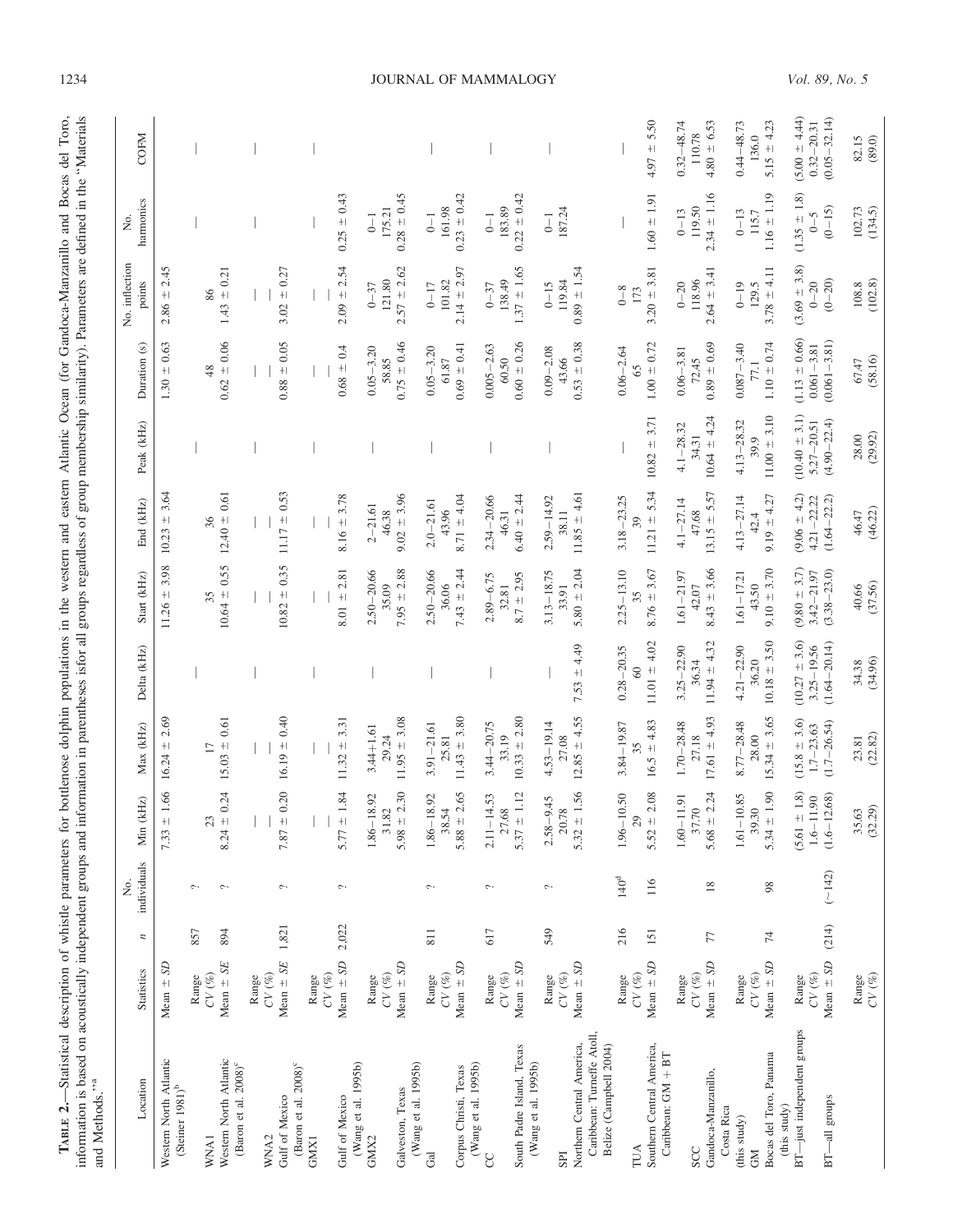| ontinuec   |  |
|------------|--|
|            |  |
|            |  |
|            |  |
| <b>BLE</b> |  |
|            |  |
|            |  |

| Location                                                                                                                                                                                                                               | Statistics    |     | 2<br>Z  |                         | individuals Min (kHz) Max (kHz) Delta (kHz) Start (kHz) End (kHz) Peak (kHz) Duration (s) |              |                 |                 |               |                                   | No. inflection  | $\frac{6}{5}$   | COFM |
|----------------------------------------------------------------------------------------------------------------------------------------------------------------------------------------------------------------------------------------|---------------|-----|---------|-------------------------|-------------------------------------------------------------------------------------------|--------------|-----------------|-----------------|---------------|-----------------------------------|-----------------|-----------------|------|
|                                                                                                                                                                                                                                        |               |     |         |                         |                                                                                           |              |                 |                 |               |                                   | points          | harmonics       |      |
| (Azevedo et al. 2007)<br>Patos Lagoon, Brazil                                                                                                                                                                                          | Mean $\pm SD$ |     |         |                         | $5.96 \pm 2.15$ $12.21 \pm 3.20$ $6.25 \pm 3.34$ $8.28 \pm 3.11$                          |              |                 | $8.37 \pm 3.7$  |               | $0.553 \pm 0.394$ 1.42 $\pm$ 1.85 |                 |                 |      |
|                                                                                                                                                                                                                                        | Range         | 788 | $-40^e$ | $1.2 - 17.2$            | $3.6 - 22.3$                                                                              | $0.1 - 16.6$ | $3.1 - 20.8$    | $2.8 - 22.3$    |               | $0.553 \pm 0.393$                 | $0 - 14$        |                 | I    |
| 黃                                                                                                                                                                                                                                      | CV(%)         |     |         | 36.1                    | 26.2                                                                                      | 53.4         | 37.6            | 44.2            |               | 71.2                              | 92.5            |                 |      |
| Golfo de San Jose, Argentina<br>(Wang et al. 1995b)                                                                                                                                                                                    | Mean $\pm SD$ |     |         | $\frac{5}{1}$<br>5.91 ± | $13.65 \pm 1.54$                                                                          |              | $9.24 \pm 2.74$ | $6.63 \pm 2.29$ |               | $1.14 \pm 0.49$                   | $1.58 \pm 1.24$ | $0.16 \pm 0.37$ |      |
|                                                                                                                                                                                                                                        | Range         | 110 |         | $1.17 - 10.08$          | $9.38 - 17.11$                                                                            |              | $1.17 - 16.09$  | $3.05 - 15.94$  |               | $0.18 - 0.27$                     | $0 - 8$         | $\overline{0}$  |      |
| GSJ                                                                                                                                                                                                                                    | $CV(\%)$      |     |         | 25.71                   | 11.28                                                                                     |              | 29.65           | 34.60           |               | 42.74                             | 78.66           | 227.11          |      |
| $(dos$ Santos et al. $2005$ )<br>Sado Estuary, Portugal                                                                                                                                                                                | Mean $\pm SD$ |     |         | $5.4 \pm$               | $15.0 \pm 2.7$                                                                            |              | $5.8 \pm 1.8$   | $12.1 \pm 4.4$  | $9.2 \pm 2.6$ | $0.859 \pm 0.396$                 |                 |                 |      |
|                                                                                                                                                                                                                                        | Range         | 735 |         | $2.0 - 9.0$             | $7.9 - 21$                                                                                |              | $2.0 - 15.3$    | $2.2 - 21.0$    |               | $3.5 - 20.4$ 0.257 - 4.130        |                 |                 |      |
| SE                                                                                                                                                                                                                                     | CV(%)         |     |         | l                       | I                                                                                         |              | I               | I               | l             | I                                 |                 |                 |      |
| <sup>3</sup> COFM = coefficient of frequency modulation; CV = coefficient of variation; WMA = western North Atlantic; GMX = Gulf of Mexico; Gal = Galveston; CC = Corpus Christi; SPI = South Padre Island; TUA = Turnefite Atoll; SCC |               |     |         |                         |                                                                                           |              |                 |                 |               |                                   |                 |                 |      |

Southern Central America; GM

Also contains groups recorded in the Caribbean.

Also contains groups recorded in the Caribbean.

Provides standard error information not standard deviation.

Provides standard error information not standard deviation. about group membership similarity.

 Nothing said about group membership similarity. Possibly some animals were repeatedly recorded.

recorded

were repeatedly

animals some Nothing said Possibly

c

d

Gandoca-Manzanillo; BT

Bocas del Toro; PL

Patos Lagoon; GSJ

Golfo de San Jose; SE

Sado Estuary.

Third Octave Ambient Noise Level 100 (aB 90 80  $70$ 60  $\overline{c}$ 6  $10$  $14$ 18 Frequency (kHz) Beginning - $-Middle - H$ a. Gandoca-Manzanillo Wildlife Refuge, Costa Rica 120 Third Octave Ambient Noise Level 110 100 (aB) 90 80 70 60  $\overline{2}$ 6  $10$  $14$ 18 Frequency (kHz) Cerro Brujo  $- - -$  Torito -Drago Islas Pastores ---- Almirante

120 110

# b. Bocas del Toro, Panama

FIG. 2.—Third-octave ambient noise levels (median values) in decibels between and within study areas at 5 frequencies. a) Noise levels at 3 sites at Gandoca-Manzanillo; b) noise levels at 5 sites at Bocas del Toro.

### **DISCUSSION**

In general, animals are believed to produce signals that are adapted to their particular environment (Peters et al. 2007). Several studies have shown that cetaceans respond acoustically to environmental noise in a variety of ways, including whistle production rate (e.g., Buckstaff 2004; Van Parijs and Corkeron 2001), shifts in signal frequency (Lesage et al. 1999), and an increase (e.g., Foote et al. 2004) or decrease (e.g., Buckstaff 2004) in signal duration. The observed differences in whistle structure between Gandoca-Manzanillo and Bocas del Toro may reflect a strategy of avoiding masking due to local ambient noise. Bottlenose dolphins from Gandoca-Manzanillo, which was particularly noisy at low frequencies, whistled with higher maximum, ending, and delta frequency than did dolphins living in Bocas del Toro.

Engine noise levels are presumably higher in Bocas del Toro because of intense boat traffic. In some areas, such as Bocas Torito, sources of engine noise are mainly dolphin-watching boats. Erbe (2002) estimated engine sound levels from whale-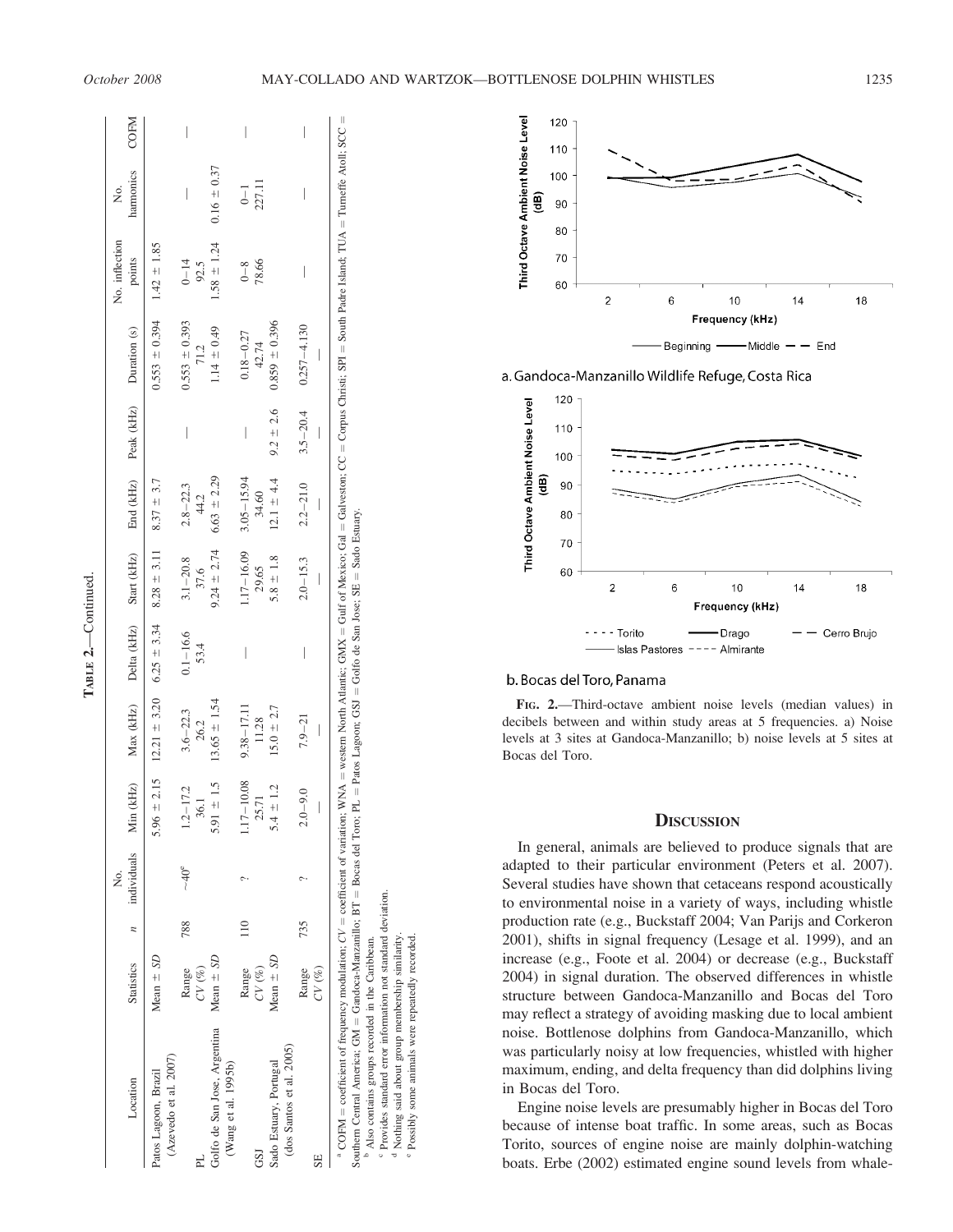



FIG. 3.—Whistle variation in frequency and time parameters of bottlenose dolphins (Tursiops truncatus) from Bocas Torito during recording sessions in the presence of a single (research boat) and multiple (dolphin-watching and research) boats (an asterisk [\*] indicates significant differences).

watching boats to be  $145-169$  dB re 1  $\mu$ Pa at 1 m, more than sufficient to mask important signals such as the communicative whistles of dolphins (1–35 kHz—Richardson et al. 1995). Thus, engine noise produced by dolphin-watching boats can potentially be a factor promoting whistle variation within Bocas del Toro. In our study, more parameters of whistles varied significantly for groups of dolphins in the presence of multiple boats than in the presence of the research boat only. Dolphins also increased whistle maximum frequency, duration, and modulation in the presence of multiple boats compared to in the presence of a single boat. We could not directly account for potential effects of our own research boat on whistle structure. However, our results show that the effect of our research boat, if any, is less than that of multiple boats. Furthermore, the vast majority of groups recorded in Bocas Torito, during single and multiple boat interactions, were a subset of the same limited pool of individuals but in different group combinations. This suggests that we frequently recorded the same animals under both conditions. Therefore, the observed differences in whistle structure in the presence and absence of boats likely reflected temporary shifts in whistle production from low (single) to high (multiple) whistle frequency and short (single) to long (multiple) whistle duration. The most likely explanation for this switch is avoidance of masking by high levels of engine noise. Engine noise is due to air bubbles that collapse near the blades of the propellers, which is the most significant source of noise above 2 kHz (Evans et al. 1992). Increasing propeller rotation rate also shifts engine noise to higher frequencies (Richardson et al. 1995), which would have greater potential for masking cetacean signals (Bain and Dahlheim 1994) and may explain the general response of these dolphins of increasing their maximum frequencies in the presence of boats in Bocas Torito.

Our results contrast with those of Buckstaff (2004), who found that bottlenose dolphin whistles did not change significantly in frequency range or duration in the presence of boats, and with the finding that other dolphin species such as the Indo-Pacific bottlenose dolphin use alternative strategies, such as lowering whistle frequency and modulation (Morisaka et al. 2005b). Increased occurrence of long whistles to overcome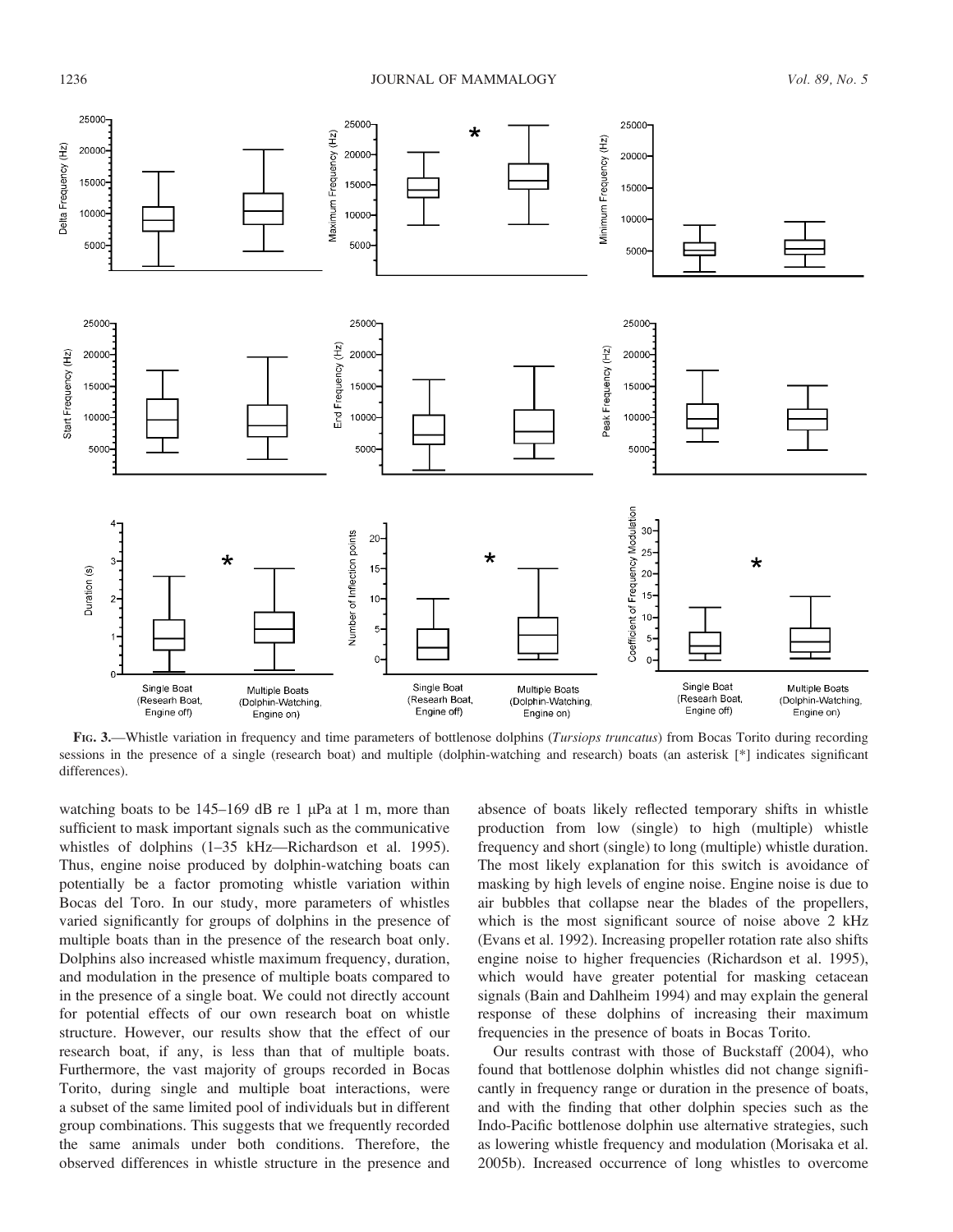

<sup>!</sup> Indicates similar whistle parameters

\* Indicates significant differences at the p-value 0.05 level in whistle parameters

FIG. 4.—Pairwise comparison between populations across individual populations and regions from the western and eastern Atlantic Ocean.

signal interference also has been reported in the calls of 3 populations of killer whales where whale-watching activities have become intense (Foote et al. 2004). That dolphin species overcome masking by ambient and engine noise in different manners is evidence of how plastic these signals are. Finally, habitat use also may be an important factor promoting variation in dolphin whistle structure. Although recording sessions in both study areas occurred during the same behavioral activities (foraging, milling, social, and travel activities), strict selection of high-quality whistles reduced considerably the sample size for some of these behavioral categories, limiting the extent to which we could account for the role of behavior in whistle structure. Ensuring similar recording effort and sample sizes of high-quality whistles across behavioral categories could bring insights about the role of behavior on dolphin whistle structure at several geographical scales.

Although these 2 populations are distinct in several whistle parameters, they are more similar to each than to any other distant population. The same pattern was observed between another pair of adjacent populations, at Galveston and Corpus Christi (Wang et al. 1995b; Figs. 4 and 5). Similarity between adjacent populations may reflect connectivity in terms of individuals moving from 1 area to another. The distance between Gandoca-Manzanillo and Bocas del Toro is only 35 km. Although no dolphins have been identified yet that used both sites, it does not mean they are completely isolated. In contrast, when comparing neighboring, nonadjacent populations versus distant populations, absolute distance did not predict whistle similarity. For example, in contrast to what would be predicted by distance alone, the population in the southern Caribbean, Central America region (Gandoca-Manzanillo and Bocas del Toro) was more similar in whistle structure to both populations in the western North Atlantic and

the Gulf of Mexico (Baron et al. 2008), than to the population in Belize (Campbell 2004), which in turn was more similar to distant populations in the South Atlantic (Brazil [Azevedo et al. 2007] and Argentina [Wang et al. 1995a]). This suggests that apart from adjacent populations, populations within the same region are for the most part isolated, and similarities to distant populations could reflect similar acoustic conditions that prompt animals to respond in a similar manner.

Dolphin whistles are important communicative signals used in a variety of contexts (e.g., Caldwell and Caldwell 1965; Caldwell et al. 1990; Fripp et al. 2005; Herzing 2000; Janik 2000; Tyack 2000; Watwood et al. 2004). Because of their important role in dolphin societies, some of the variation in whistles may reasonably be assumed to facilitate transmission efficiency and avoid signal masking. The factors that contribute to whistle variation may differ reflecting local conditions. Individual plasticity in bottlenose dolphins whistle structure may be adaptive when living in a continuously changing environment (e.g., changes in habitat acoustic structure). Our study provides insights on how ambient noise, number of boats (as a measure of engine noise), and zoogeographical relationships influence whistle structure. Local adaptation, in addition to distance and other factors may translate into population differentiation at different geographical levels.

#### **RESUMEN**

Los silbidos son sonidos de frecuencia modulada producidos por muchos cetáceos. Estos han sido extensamente estudiados particularmente en delfínidos, donde varios factores se han propuesto para explicar la variación entre y dentro especies. En este estudio examinamos varios factores asociados a la variación geográfica del delfín naríz de botella (Tursiops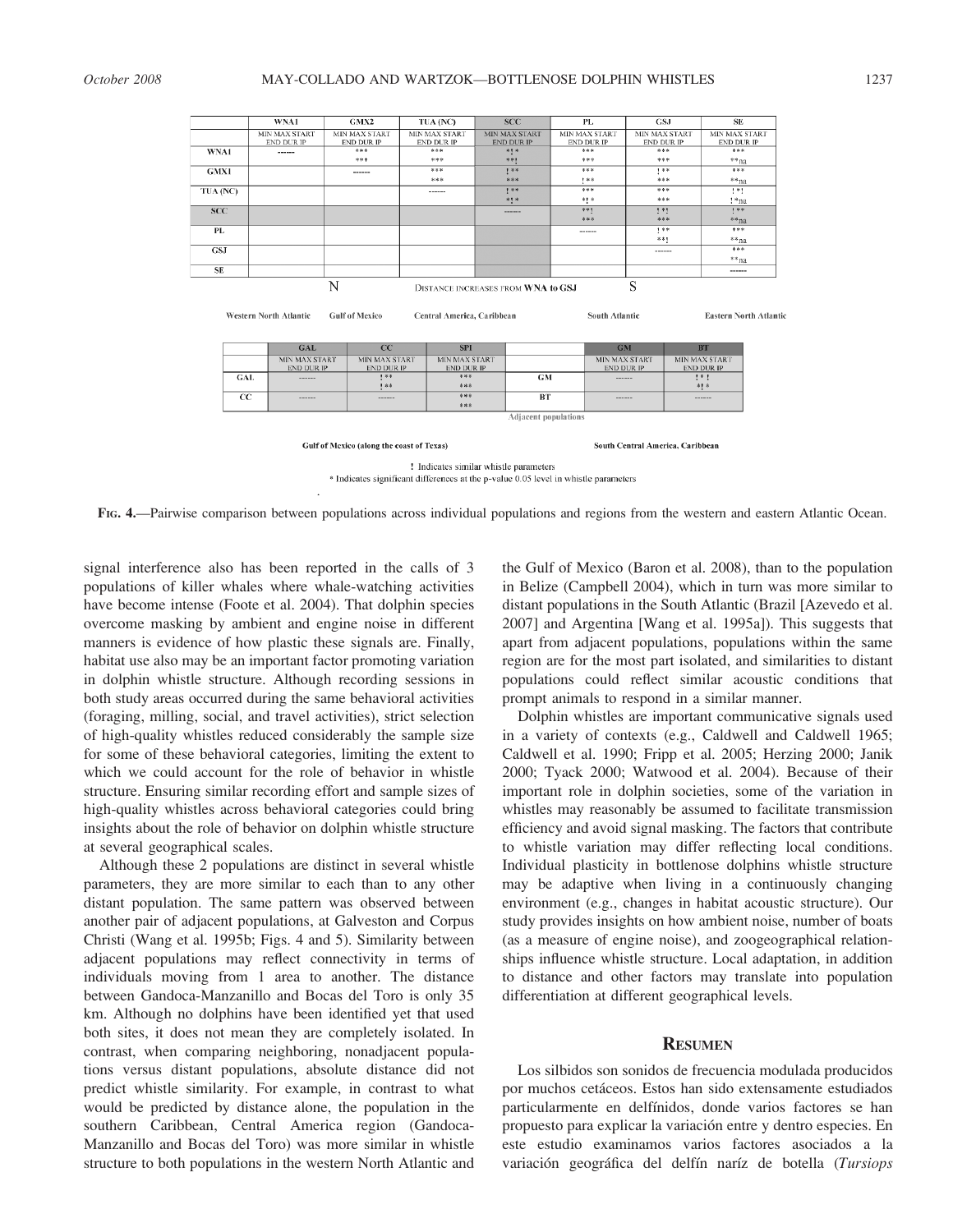

a. Regions (WNA1 (Western North At.) Steiner 1981, WNA2=Baron et al. 2008, GMX1(Gulf of Mexico)= Baron et al. 2008, GMX2=Wang et. al 1995a, TUA (Belize, North Central America, Caribbean= Campbell 2004, SCC (South Central America, Caribbean)=This study, PL (Patos Lagoon, Brazil)=Azevedo et al. 2007, GSJ (Gulf of San Jose)=Wang et al. 1995a.



b. Sites (WNA1 (Western North At.) Steiner 1981, WNA2=Baron et al. 2008, Corpus Christi (CC), Galvestong (GAL) South Padre Is. (SPI)=Wang et. al 1995a, TUA (Belize, North Central America, Caribbean= Campbell 2004, Gandoca-Manzanillo (GM), Bocas del Toro (BT)(South Central America, Caribbean)=This study, PL (Patos Lagoon, Brazil)=Azevedo et al. 2007, GSJ (Gulf of San Jose)=Wang et al. 1995a

FIG. 5.—A hierarchical cluster visualization of population similarity based on mean values for 6 standard whistle parameters (minimum, maximum, start and ending frequencies, duration, and number of inflection points). a) Similarity across regions and b) similarity between specific study sites within the western Atlantic Ocean. Black and gray stars highlight the relationships of Gandoca-Manzanillo and Bocas del Toro to other regions and study sites within the western Atlantic Ocean.

truncatus) que incluyen una evaluación del ruido ambiental y de botes, simpatría con otras especies de delfines; y una revisión y comparación de la estructura de los silbidos de varias poblaciones en el Océano Atlántico Oeste y Este. Los silbidos de poblaciones adyacentes difirieron en los parámetros de frecuencia. Una combinación de factores puede contribuir a esta variación microgeográfica de silbidos: diferencias en los niveles de ruido ambiental (los delfines produjeron silbidos con frecuencias relativamente mas altas en el ambiente mas ruidoso), y número de botes presentes (cuando múltiple botes estaban presentes, los delfines silbaron con mayor modulación, y los silbidos fueron mas altos en frecuencia máxima y mas largos que cuando solo un bote estaba presente). Los silbidos producidos por poblaciones adyacentes fueron relativamente similares en estructura. Sin embargo, en poblaciones claramente separadas, la distancia entre ellas no se relacionó directamente con la estructura del silbido. Proponemos que la plasticidad en los silbidos de delfines narı´z de botella facilita adaptación a condiciones locales y cambiantes de su hábitat, así promoviendo variación entre poblaciones a diferentes escalas geográficas.

#### ACKNOWLEDGMENTS

We are indebted to I. Agnarsson, M. Heithaus, M. Donnelly, T. Collins, Z. Chen, and 2 anonymous reviewers for their suggestions that improved the manuscript. We thank R. Collins, G. Jacome, E. Brown, and all the staff at Bocas del Toro Research Station, Smithsonian Tropical Research Institute. Thanks to D. Lucas, Alfonso, E. F. Junier Wade, and whale-watching operators at the Wildlife Refuge of Gandoca-Manzanillo. Several people assisted in the field, including M. Gamboa-Poveda, J. D. Palacios, E. Taubitz, J. May-Barquero, Y. Collado-Ulloa, and I Agnarsson. This study was carried out with permission from the Ministerio de Ambiente y Energía and the National Park System, Area de Conservación Talamanca (permit 137-2005 SINAC) de la Repu´blica de Costa Rica, Autoridad Nacional del Ambiente (ANAM; permit SE/A-101-07) de la República de Panamá, and authorization from the Institutional Animal Care and Use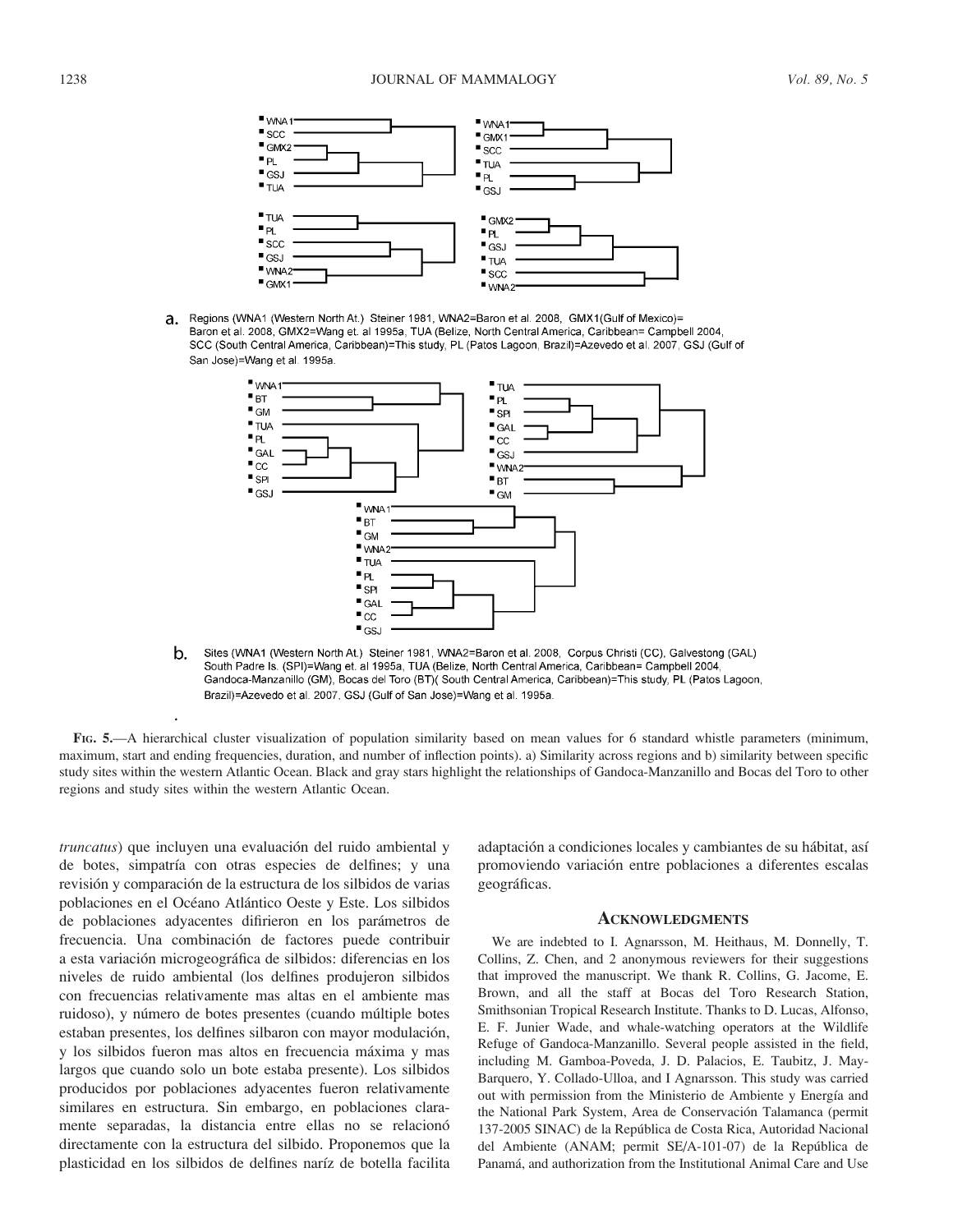Committee at Florida International University. Funding for this project came from a Latin American Student Field Research Award from the American Society of Mammalogists, a Judith Parker Travel Grant, Lener-Gray Fund for Marine Research of the American Museum of Natural History, Cetacean International Society, Project Aware, Whale and Dolphin Conservation Society, the Russell E. Train Education Program–World Wildlife Fund, and a Dissertation Year Fellowship, Florida International University to LJM-C.

### LITERATURE CITED

- ACEVEDO-GUTIÉRREZ, A., A. DIBERARDINIS, S. LARKIN, K. LARKIN, AND P. FORESTELL. 2005. Social interactions between tucuxis and bottlenose dolphins in Gandoca-Manzanillo, Costa Rica. Latin American Journal of Aquatic Mammals 4:49–54.
- ACEVEDO-GUTIÉRREZ, A., AND S. C. STIENESSEN. 2004. Bottlenose dolphins (Tursiops truncatus) increase number of whistles when feeding. Aquatic Mammals 30:357–362.
- ANSMANN, I. C., J. C. GOOLD, P. G. H. EVANS, M. SIMMONDS, AND G. K. SIMON. 2007. Variation in the whistle characteristics of shortbeaked common dolphins, Delphinus delphis, at two locations around the British Isles. Journal of the Marine Biological Association of the United Kingdom 87:19–26.
- AU, W. W. L. 2000. Hearing in whales and dolphins: an overview. Pp. 1–42 in Hearing by whales and dolphins (W. W. L. Au, A. N. Popper, and R. E. Fay, eds.). Springer Press, New York.
- AZEVEDO, A. F., A. M. OLIVEIRA, L. D. ROSA, AND J. LAILSON-BRITO. 2007. Characteristics of whistles from resident bottlenose dolphins (Tursiops truncatus) in southern Brazil. Journal of the Acoustical Society of America 121:2978–2983.
- AZEVEDO, A. F., AND M. VAN SLUYS. 2005. Whistles of tucuxi dolphins (Sotalia fluviatilis) in Brazil: comparisons among populations. Journal of the Acoustical Society of America 117:1456–1464.
- BAIN, D. E., AND M. E. DAHLHEIM. 1994. Effects of masking noise on detection thresholds of killer whales. Pp. 243–256 in Marine mammals and the Exxon Valdez (T. R. Loughlin, ed.). Academic Press, San Diego, California.
- BARON, S. C., A. MARINEZ, L. P. GARRISON, AND E. O. KEITH. 2008. Differences in acoustic signals from delphinids in the western North Atlantic and northern Gulf of Mexico. Marine Mammal Science 24:42–56.
- BARZÚA-DURÁN, M. C., AND W. W. L. AU. 2002. Whistles of Hawaiian spinner dolphins. Journal of the Acoustical Society of America 112:3064–3072.
- BARZÚA-DURÁN, M. C., AND W. W. L. AU. 2004. Geographic variations in the whistles of spinner dolphins (Stenella longirostris) of the main Hawaiian Islands. Journal of the Acoustical Society of America 116:3757–3769.
- BONCORAGLIO, G., AND N. SAINO. 2007. Habitat structure and the evolution of bird song: a meta-analysis of the evidence for the acoustic adaptation hypothesis. Functional Ecology 21:134–142.
- BRUMM, H. 2006. Animal communication: city birds have changed their tune. Current Biology 16:R1003–R1004.
- BUCKSTAFF, K. 2004. Effects of watercraft noise on the acoustic behavior of bottlenose dolphins, Tursiops truncatus, in Sarasota Bay, Florida. Marine Mammal Science 20:709–725.
- CALDWELL, M. C., AND D. K. CALDWELL. 1965. Individual whistle contours in bottlenose dolphins (Tursiops truncatus). Nature 207:434–435.
- CALDWELL, M. C., D. K. CALDWELL, AND P. L. TYACK. 1990. Review of the signature-whistle hypothesis for the Atlantic bottlenose dolphin. Pp. 199–234 in The bottlenose dolphin (S. Leatherwood and R. R. Reeves, eds.). Academic Press, San Diego, California.
- CAMARGO, F. S., M. M. ROLLO, JR., V. GLAMPAOLI, AND C. BELLINI. 2007. Whistle variability in South Atlantic spinner dolphins from the Fernando de Noronha Archipelago off Brazil. Journal of the Acoustical Society of America 120:4071–4079.
- CAMPBELL, G. S. 2004. Quantitative comparison of bottlenose dolphin (Tursiops spp.) whistles from three geographic regions. M.S. thesis, San Diego State University, San Diego, California.
- DOS SANTOS, M. E., S. LOURO, M. COUCHINHO, AND C. BRITO. 2005. Whistles of bottlenose dolphins (Tursiops truncatus) in the Sado Estuary, Portugal: characteristics, production rates, and long-term contour stability. Aquatic Mammals 31:453–462.
- ERBE, C. 2002. Underwater noise of whale-watching boats and potential effects on killer whales (Orcinus orca) based on an acoustic impact model. Marine Mammal Science 18:394–418.
- EVANS, P. G. H., P. J. CADWELL, AND E. LEWIS. 1992. An experimental study of the effects of pleasure craft noise upon bottlenose dolphins in Cardigan Bay, West Wales. Pp. 43–46 in European research on cetaceans (P. G. H. Evans, ed.). European Cetacean Society, San Remo, Italy.
- FOOTE, A. D., R. W. OSBORNE, AND R. A. HOELZEL. 2004. Whale-call response to masking boat noise. Nature (London) 428:910.
- FORD, J. K. B. 2002. Dialects. Pp. 322–323 in Encyclopedia of marine mammals (W. F. Perrin, B. Würsig, and J. G. M. Thewissen, eds.). Academic Press, San Diego, California.
- FORESTELL, P., A. WRIGHT, A. DIBERARDINIS, S. LARKIN, AND V. SCHOTT. 1999. Sex and the single tucuxi: mating between bottlenose and tucuxi dolphins in Costa Rica. In Abstracts, 13th Biennial Conference on the Biology of Marine Mammals, Society of Marine Mammalogy, Maui, Hawaii.
- FRIPP, D., et al. 2005. Bottlenose dolphin (Tursiops truncatus) calves appear to model their signature whistles on the signature whistles of community members. Animal Cognition 8:17–26.
- GAMBOA-POVEDA, M., AND L. J. MAY-COLLADO. 2006. Insights on the occurrence, residency, and behavior of two coastal dolphins from Gandoca-Manzanillo, Costa Rica: Sotalia fluviatilis and Tursiops truncatus (family Delphinidae). Presented to the International Whaling Commission Scientific Committee, June 2006, St Kitts and Nevis, West Indies, Paper SC/58/SM4:1–9. Available from The International Whaling Commission, Impington, Cambridge, Cambridgeshire, United Kingdom.
- GILLAM, E. H., AND G. F. MCCRACKEN. 2007. Variability in the echolocation of Tadaria brasiliensis: effects of geography and local acoustic environment. Animal Behaviour 74:277–286.
- HERZING, D. L. 2000. Acoustics and social behavior of wild dolphins: implications for a sound society. Pp. 225–272 in Hearing by whales and dolphins (W. W. L. Au, A. N. Popper, and R. E. Fay, eds.). Springer Press, New York.
- JANIK, V. M. 2000. Whistle matching in wild bottlenose dolphins (Tursiops truncatus). Science 289:1355–1357.
- JANIK, V. M., G. DEHNHARDT, AND D. TODT. 1994. Signature whistle variations in bottlenosed dolphin, Tursiops truncatus. Behavioral Ecology and Sociobiology 35:243–248.
- LEMON, R. E. 1966. Geographic variation in the song of cardinals. Canadian Journal of Zoology 44:413–428.
- LESAGE, V., C. BARETTE, M. C. S. KINGSLEY, AND B. SJARE. 1999. The effect of vessel noise on the vocal behavior of belugas in the St. Lawrence River estuary, Canada. Marine Mammal Science 15: 65–84.
- MARLER, P. 1960. Bird songs and mate selection. Pp. 348–367 in Animal sounds and communication (W. E. Lanyon and W. N. Tavolga, eds.). 7th ed. American Institute of Biological Sciences, Washington, D.C.